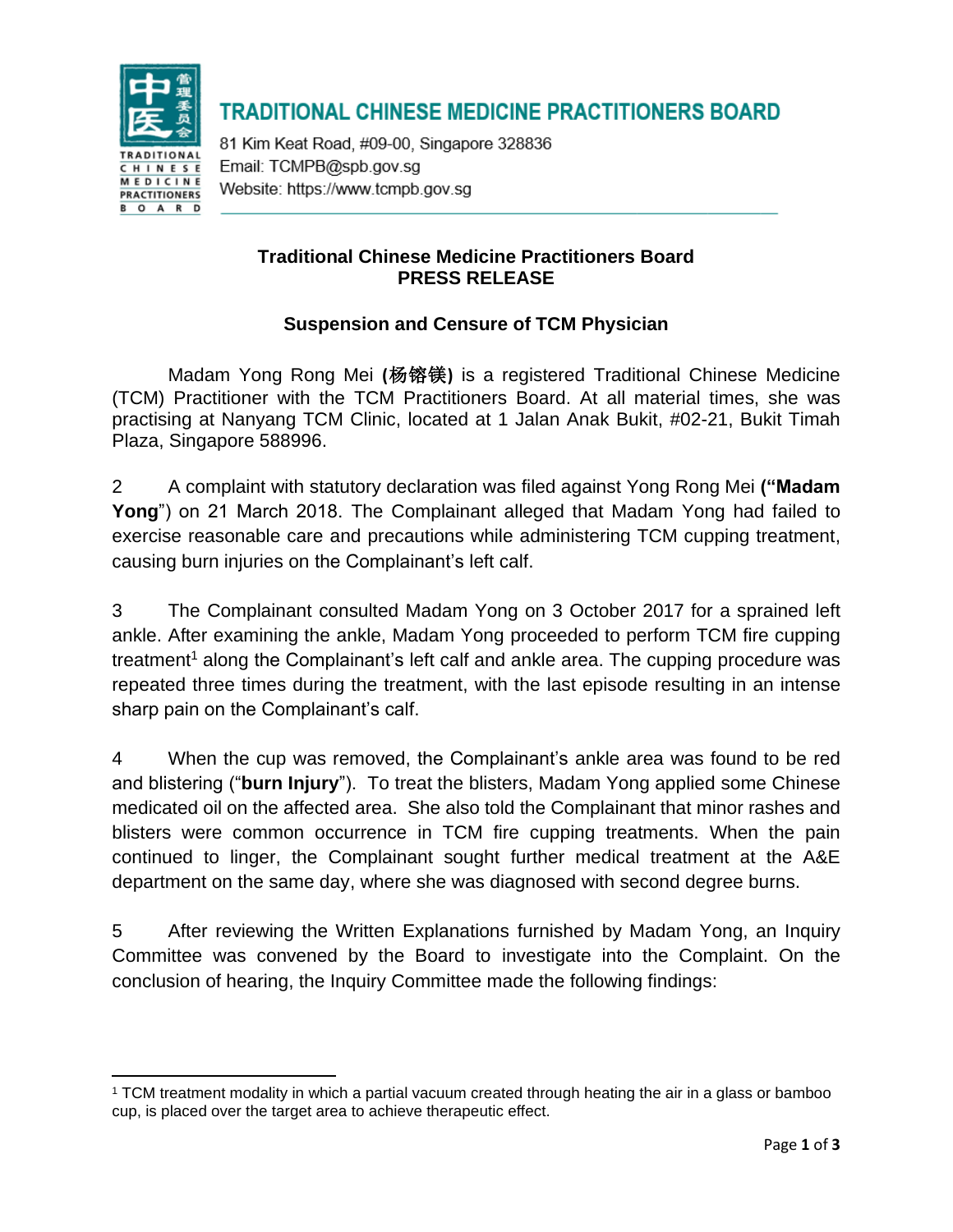

# **TRADITIONAL CHINESE MEDICINE PRACTITIONERS BOARD**

81 Kim Keat Road, #09-00, Singapore 328836 Email: TCMPB@spb.gov.sq Website: https://www.tcmpb.gov.sg

- (a) Madam Yong had adequately informed the complainant of the benefits and risks (minor burns and blisters) of TCM fire cupping treatment before the signing of the consent form to receive treatment.
- (b) The Inquiry Committee after reviewing the evidence found that Madam Yong had caused the Complainant to sustain burn injuries by failing to provide appropriate care and exercise safeguards, to prevent the risk of burn injuries to the complainant. As a result, the Inquiry Committee found Madam Yong guilty of professional negligence and this amounts to a breach of Clause 4.1.1 (e) of the Ethical Code and Ethical Guidelines for TCM practitioners.
- (c) Madam Yong was found to have acted in breach of paragraph 4.1.1(e) of the Ethical Code and Ethical Guidelines for TCM Practitioners and read in conjunction with Section 19(1)(f) and (i) of the TCM Practitioners Act (Cap 333A).

6 In determining the sanctions to be imposed on Madam Yong, the Board took into consideration the severity of the burn injuries, the conduct of Madam Yong at the material time when she administered the TCM fire cupping treatment and the mitigating circumstances.

7 Madam Yong was not mindful that heating up the same glass cup with fire after each cupping movement had caused the cup to be overheated. Consequently, the cumulative heat inside the cup and on the rim of the cup caused burn injuries to her patient. Madam Yong also failed to carefully monitor the Complainant's skin colour and condition after each cupping movement before administering further cupping. She did not take adequate precautions to avert serious burn injuries to her patient.

8 The Board also considered the mitigating factor that Madam Yong had demonstrated good intentions in caring for the Complainant after the burn incident. She procured additional burn medications from the pharmacy for the Complainant. The Board also noted that she did not collect any payment from the latter for her TCM treatment.

9 Taking into considerations the Inquiry Committee's findings and the mitigation by Madam Yong, the Board decided to impose the following sanctions against Madam Yong, pursuant to Section 19(2) of the TCM Practitioners Act: